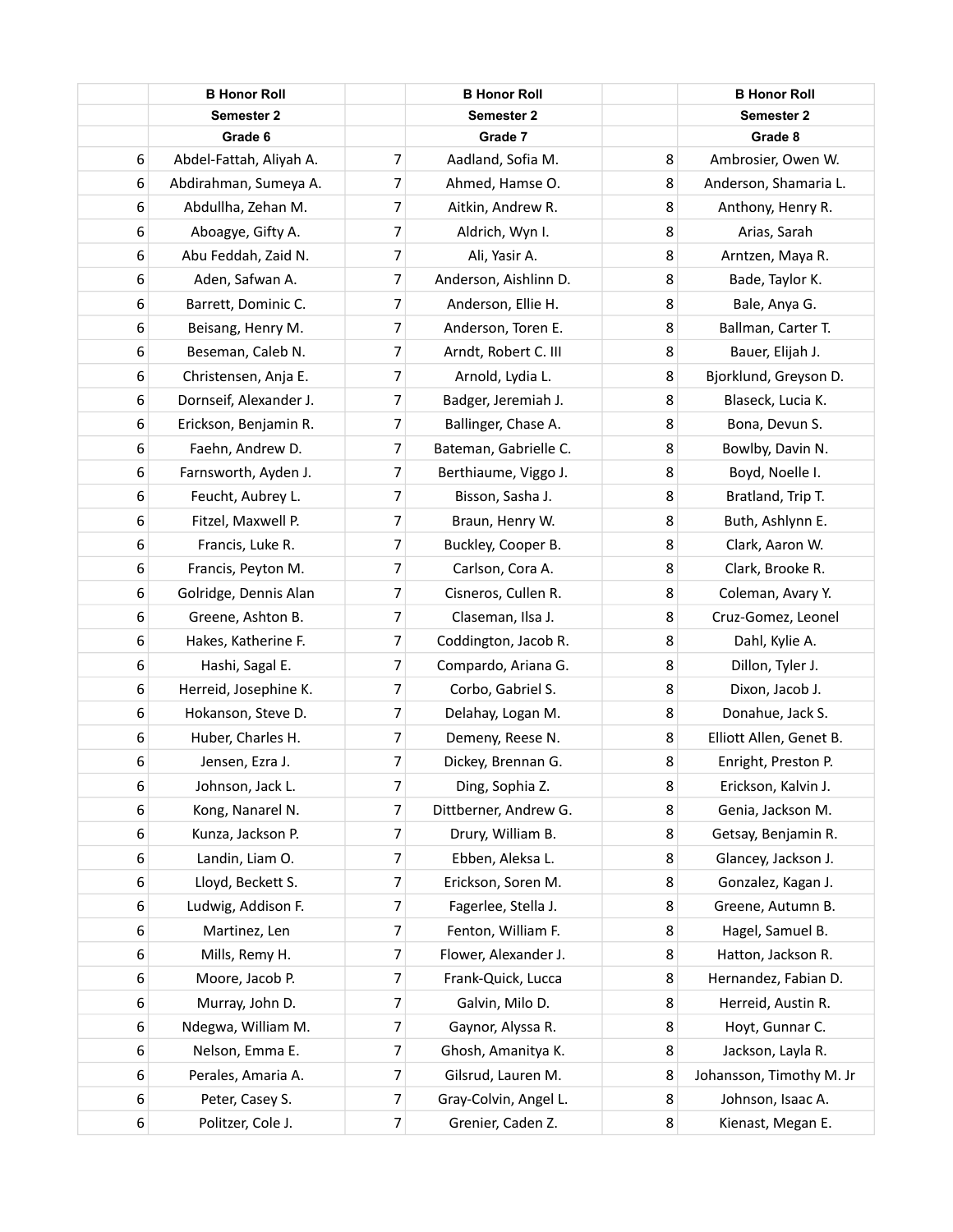| 6 | Reyes, Ximena            | 7              | Gylling, Ian S.             | 8 | Koch, Samuel W.            |
|---|--------------------------|----------------|-----------------------------|---|----------------------------|
| 6 | Roach, Dominic M.        | 7              | Hashi, Safiya E.            | 8 | Kuchar, Weston H.          |
| 6 | Robinson, June F.        | 7              | Homme, Chris G.             | 8 | Laclair, Hayley P.         |
| 6 | Roehm, Merritt S.        | 7              | Hopkins, Halle F.           | 8 | Lehmeier, Addison C.       |
| 6 | Sederberg, Joshua        | 7              | Isaacson, Luke H.           | 8 | Marshall, Ella R.          |
| 6 | Setley, Trevor A.        | 7              | Jabbar, Fatimah J.          | 8 | McKee, Kayley J.           |
| 6 | Sidhu, Sam               | 7              | Jackson, Shay C.            | 8 | McRoy, Jordan O.           |
| 6 | Tankovich, Attila M.     | $\overline{7}$ | Kalmes, Jack R.             | 8 | Meier, Lake J.             |
| 6 | Thao, Kaitlyn A.         | 7              | Kasibhotla, Narasimha P.    | 8 | Menon, Archana A.          |
| 6 | Theilacker, Isaac R.     | 7              | Kearin, Kayla A.            | 8 | Mouw, Lily A.              |
| 6 | Thomas, Oluwaaratoni I.  | 7              | Keeney, Sophia A.           | 8 | Musunuri, Sai Saraswath    |
| 6 | Thompson, Sofia R.       | 7              | Knutson, Oliver C.          | 8 | Najajrah, Lama I.          |
| 6 | Tollefson, William A.    | 7              | Krueger, Max S.             | 8 | Nelsen, Anders W.          |
| 6 | Tretter, Kate O.         | $\overline{7}$ | Kulangaroth, Riya           | 8 | O'Brien, George D.         |
| 6 | Vanscoy, Jacob H.        | 7              | Lang, Aubree A.             | 8 | O'Toole, Delaney R.        |
| 6 | Vazquez-Sanchez, Nallely | 7              | Lee, Audrey O.              | 8 | Olson, Benjamin D.         |
| 6 | Vincent, Jeremiah J.     | 7              | Lee, Eden P.                | 8 | Perez Cabrera, Plutarco R. |
| 6 | Walstrom, Madison L.     | 7              | Lehmeier, Elleanor P.       | 8 | Petersen, Davis C.         |
| 6 | Xiong, William           | 7              | Litecky, Jacob N.           | 8 | Petersen, Jackson R.       |
|   |                          | 7              | Lobe, Mason A.              | 8 | Peterson, Adela M.         |
|   |                          | 7              | Manning, Kellyann M.        | 8 | Pijoan, Carlos             |
|   |                          | 7              | Martinez, Mya J.            | 8 | Ross, Joseph E.            |
|   |                          | 7              | Maxey, Braeden D.           | 8 | Roufs, Molly T.            |
|   |                          | 7              | McDonald, Shia D.           | 8 | Rufus-Okomhanru, Godson I. |
|   |                          | 7              | Mitchell, Tiana B.          | 8 | Saringi, Shanice           |
|   |                          | 7              | Morgan, Tierney E.          | 8 | Schierts, Liam M.          |
|   |                          | 7              | Moua, Rowan Y.              | 8 | Schneider, McKenzie D.     |
|   |                          | 7              | Muehlbach, Gracie J.        | 8 | Schroepfer, Eli J.         |
|   |                          | $\overline{7}$ | O'Neil, Margaret L.         | 8 | Surface, Alexis L.         |
|   |                          | $\overline{7}$ | Overbo, Korben T.           | 8 | Swider, Peyton A.          |
|   |                          | 7              | Palmeros De Leon, Lisboa P. | 8 | Tesfazghi, Yohana S.       |
|   |                          | 7              | Perry, Elisabeth V.         | 8 | Thompson, Jacob A.         |
|   |                          | $\overline{7}$ | Peterson, Summer R.         | 8 | Tretter, Jackson C.        |
|   |                          | 7              | Phillips, John L.           | 8 | Tyler, Daniel J.           |
|   |                          | $\overline{7}$ | Pritchard, Audrey M.        | 8 | Vieira, Andre A.           |
|   |                          | $\overline{7}$ | Ratwik, Walter P.           | 8 | Waffensmith, Blake J.      |
|   |                          | 7              | Rech, Friedrich S.          | 8 | Welsh, James J.            |
|   |                          | $\overline{7}$ | Rivers, Tatiearra S.        | 8 | Wise, Liv                  |
|   |                          | $\overline{7}$ | Robbe, Rex J.               | 8 | Xiong, Braxton L.          |
|   |                          | $\overline{7}$ | Russek, Andrew R.           | 8 | Xiong, Diana               |
|   |                          | 7              | Russell, Leo M.             | 8 | Yang, Leevit               |
|   |                          | 7              | Senanayake, Adrian C.       | 8 | Zahler, Sophia R.          |
|   |                          | $\overline{7}$ | Shope, Annika B.            | 8 | Zetzman, Matthew L.        |
|   |                          | $\overline{7}$ | Slosson, Jeremy A.          |   |                            |